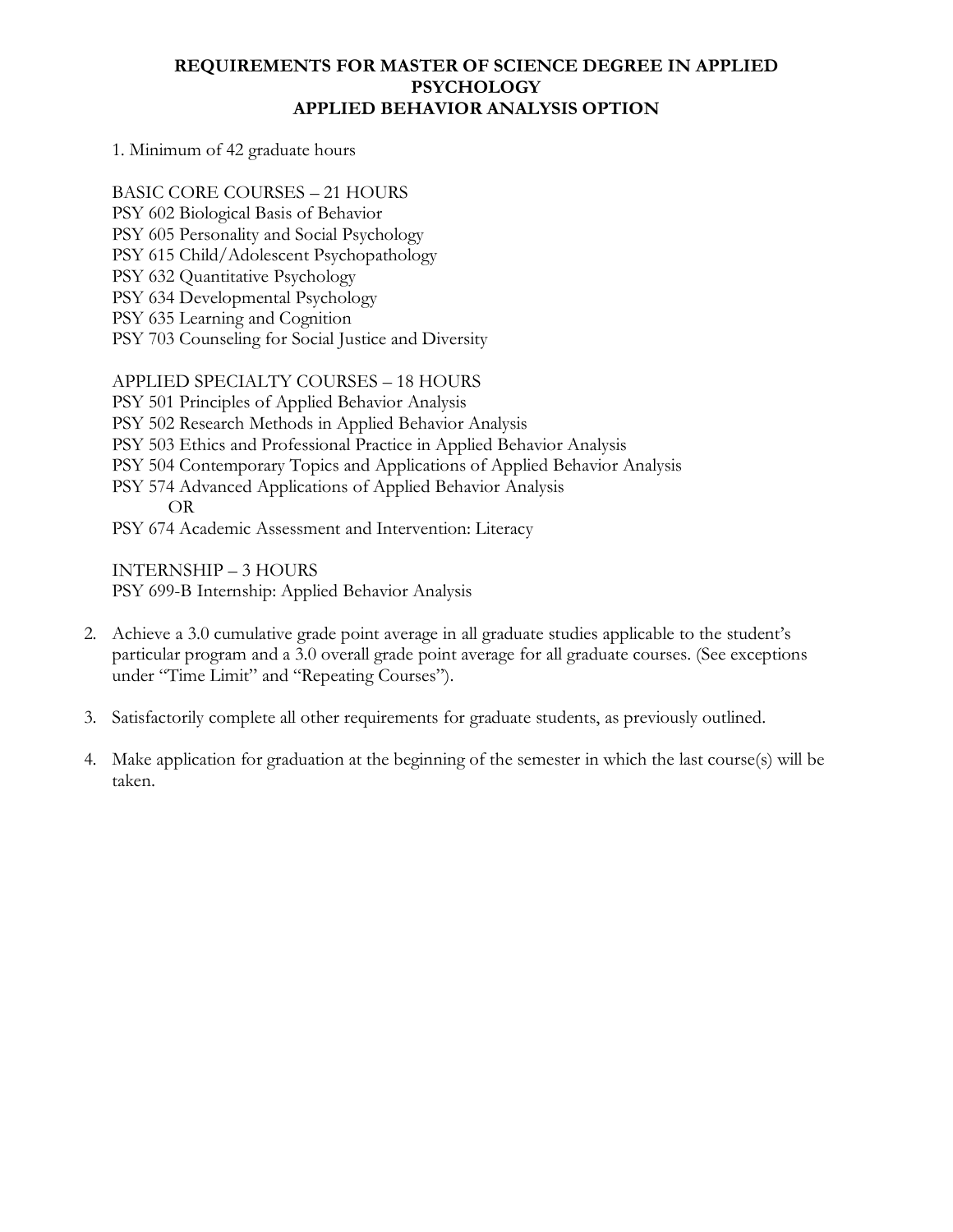#### COURSE DESCRIPTIONS

**501 Principles of Applied Behavior Analysi**s This course provides an introduction to the fundamental principles of behavior including the history, theory, definitions, processes, concepts and characteristics of applied behavior analysis. Particular emphasis is given to the scientific assessment and analysis of the environmental variables controlling a behavior, and the manipulation of these variables as a method of increasing or decreasing a target behavior. Attention will also be given to the development of the field of Applied Behavior Analysis.

**502 Research Methods in Applied Behavior Analysis** This course will introduce students to the practical applications of single-case research methodology in order to examine the effects and evaluate the efficacy of behavioral interventions. It will provide students with an empirical approach to designing, conducting, and critically evaluating research involving applications of the experimental analysis of behavior in the use of behavior analysis, graphic display of data, single-case research methodology, as well as ABAB, multiple baselines, changing criterion and alternating treatment designs.

**503 Ethics and Professional Practice in Applied Behavior Analysis** Ethics for Behavior Analysts, covers the legal and ethical guidelines that govern the professional conduct of persons engaged in behavior analytic activities. The course is based on the 4th Edition Task List (www.bacb.com).

**504 Contemporary Topics and Theories in Applied Behavior Analysis** Survey of modern advances in the theories and applications of ABA, including the behavioral treatment of Autism Spectrum Disorder, behavioral economics and delay discounting, stimulus control, verbal behavior, and functional analysis. Students will gain skills in designing, implementing, and monitoring the effectiveness of a behavior change project. Attention will also be given to learning communication skills and developing an understanding of the importance of dissemination of new information in the field of Applied Behavior Analysis.

**574 Advanced Applications of Applied Behavior Analysis** Survey of the applications of ABA to clinical, educational, and organizational settings, with an emphasis on empirically-supported interventions and treatments targeting the behavior of individuals or groups. This course will provide students with the opportunity to develop skills in the techniques covered, as well as evaluate current research on behavioral techniques and determine whether treatments can be considered evidence-based. Attention will also be given to the barriers that effect the implementation and success of intervention for individuals in a variety of settings.

**602 Biological Basis of Behavior** (3) F. Survey of basic neuroanatomy and physiology of the nervous system. Emphasis on ways in which the environment affects behavior via the nervous system. Current research relevant to biological basis of behavior is reviewed.

**604 Behavioral Assessment and Intervention** Review of functional behavior assessment procedures and behavioral intervention strategies, especially manipulation of antecedent conditions and contingency management; program evaluation using single case research designs, computerized expert systems and data analysis; statute, case law and ethical issues involved with behavioral intervention. Special emphasis on behavioral intervention with children and adolescents in the school setting. Coverage of direct intervention and indirect intervention through consultation with parents, teachers, and paraprofessionals.

**605 Personality and Social Psychology** (3) SU. Survey of the basic areas of personality and social psychology with coverage of contemporary research issues in social psychology as well as the classic theories of personality.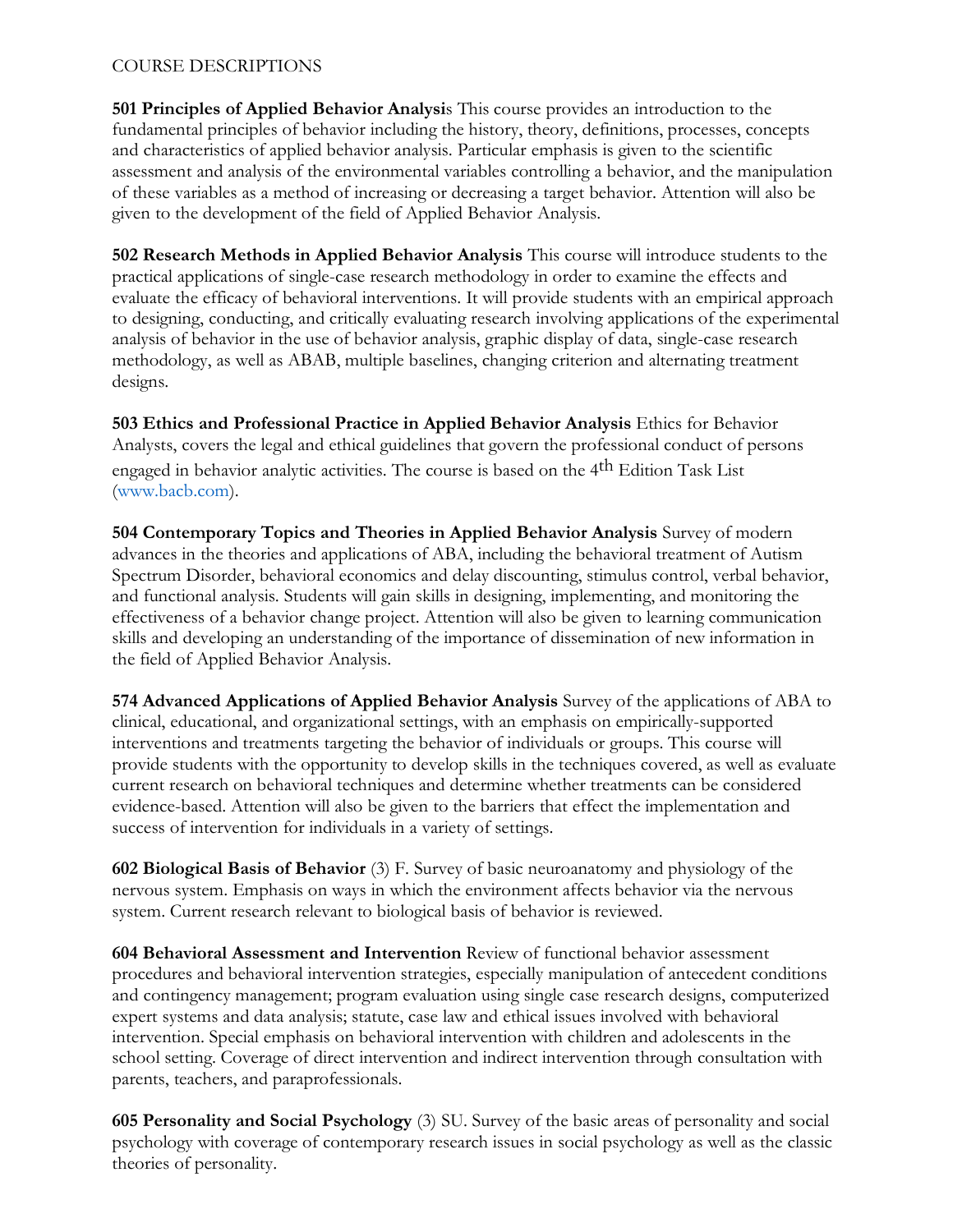**615 Child/Adolescent Psychopathology** (3) F. Concentration on child/adolescent disorders as they relate to the school setting. Examination of current DSM and educational diagnostic criteria. Emphasis will be placed on linking assessment data to psychoeducational diagnosis and treatment.

**632 Quantitative Psychology** (3) (Prerequisite: 302 or equivalent) S. Basic course in data presentation and analysis. Includes descriptive statistics, correlation, and regression, as well as inferential statistics. Emphasis on matching appropriate statistics to experimental design and psychometric theory.

**634 Developmental Psychology** (3) SU. Survey of current topics and research methods in life span developmental psychology. Implications of research results to community-based interventions with children, adolescents, and the aged.

**635 Learning and Cognition** (3) SU. Review of traditional topics in learning as well as topics of current interest in cognition. Selection of topics from perception, attention, memory, thinking, and language. Functional disorders of memory and language.

**674 Academic Assessment and Intervention: Literacy** Linking of direct classroom behavioral and curriculum-based assessment results, including universal screening data, to the design and implementation of evidence-based classroom instruction and academic interventions in reading and written language with exceptional learners and general education students. Designing and implementing academic interventions for use by the psychologist or by teachers or paraprofessionals within a consultation framework. Evaluation of student progress and data-based educational decision-making emphasized. Curriculum standards and frameworks, inclusion, and educational reform discussed.

**703 Counseling for Social Justice and Diversity (3).** This course is designed to expand the student's awareness of both the cognitive knowledge and skills necessary to effectively interact with and serve culturally diverse populations. There is an emphasis on attitudes and competencies that are important in effective professional relationships. Though the course is not exhaustive in its discussion of diverse populations, it will focus on cultural diversity and those populations who are more likely to be encountered by the students taking the course. This course will examine racial and ethnic identity as well as acculturation status. It will also examine how issues of individual and institutional racism and oppression continues to play out in the mental health of those served.